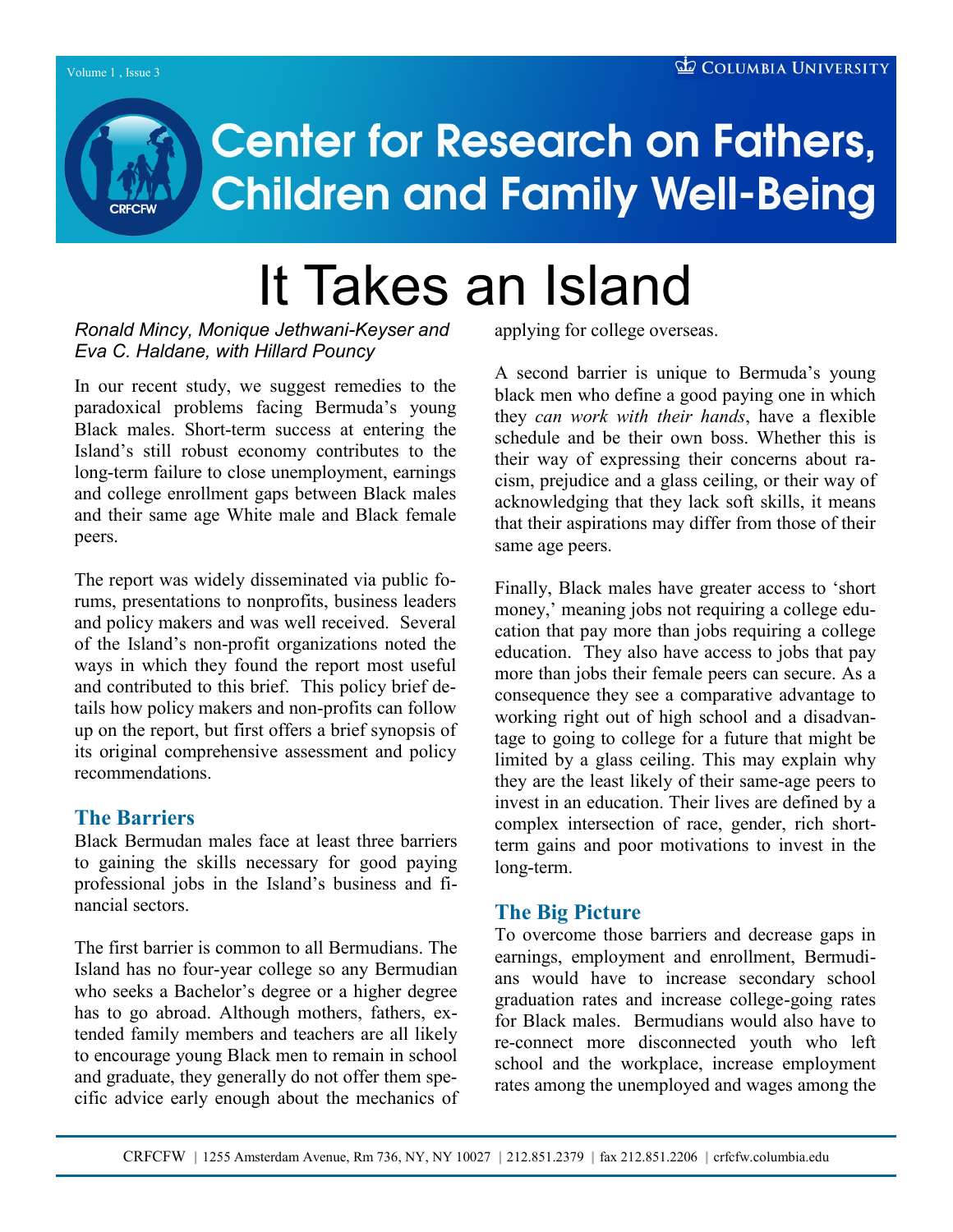underemployed. Each of these goals is a task unto itself and could be addressed separately. Our study argued that the underlying forces addressed above link these problems and approaching them comprehensively would be more effective.

#### **Not-for-profit Organizations**

The following are examples of Bermudian programs that are meeting some of these needs.

1. Adult Education School helps youth who have had a history of academic and behavioral failure in school to receive a GED. They also work with imprisoned youth. This organization suggested that a new ministry or public/private body might be created to make decisions for and financially support the disconnected youth population of Bermuda (see below for more on this point).

2. Chewstick, a safe harbor program for teenage Black youth, offers workshops, lectures, movie nights and artist showcases. In the Island"s high schools, Bermuda College and the Island"s correctional facility they provide youth creative writing and performance programs. Chewstick aims to offer higher education scholarships in art and music and to also help disseminate knowledge about scholarships to their clients.

3. Impact Mentoring Academy works with male adolescents, ages 11-18. Its theory of change is that the mentoring and engagement skills of caring adults will increase the "soft skills" of young Black males while increasing the chances that they will graduate high school and go on to college. It exposes students to more diverse employment options, including the financial sector. $<sup>1</sup>$ </sup>

These programs all emphasize 'authentic caring' and close relationships to engage adolescents in their theory of change. Study findings support this theory of change. Indeed, more guidance throughout their educational and professional lives might make young Black males aware of the opportunities and options available to them. More programs intended to reconnect disconnected youth to subsidized educational, work readiness and employment opportunities would be especially beneficial.

Further, evaluations of Bermuda-based models might make the local solutions become models of excellence. We recommend that local practitioners reach out to counterparts in the U.S. who operate programs with proven evidence of success for help in identifying and adapting elements of effective practice to the Bermudian experience. Staff at key local programs working with disconnected youth, including the Adult Education School, the Chewstick Foundation and the Impact Mentoring Academy, all endorsed this principle of local leadership in replicating effective programs. The study also recommends that not-for-profits collaborate more and coordinate their services.

#### **Public Schools**

Our study recommended that guidance counselors should work with students at the earliest intervention points available to identify students' interests and allow students to begin to articulate educational and professional goals. Students who are thinking about dropping out can explore alternative pathways to an education and students who are thinking about higher education can identify the steps they need to take to achieve their goals. Guidance counselors might help students understand college requirements; the college application process and help students identify scholarships, internships and more. To date, the government of Bermuda has agreed to increase the number of guidance counselors in the public high schools.

#### **Government programs**

Our study recommended that Parliament create a new agency tasked with making "positive" youth development policies for out of school youth between 16 and 18 years old who lack a GED certification. These youth are the most likely to be "on the wall," (e.g., not enrolled, unemployed, or employed at very low earnings) and are most likely to be involved in criminal behavior. This agency would provide funding for effective services provided by youth serving organizations on the Island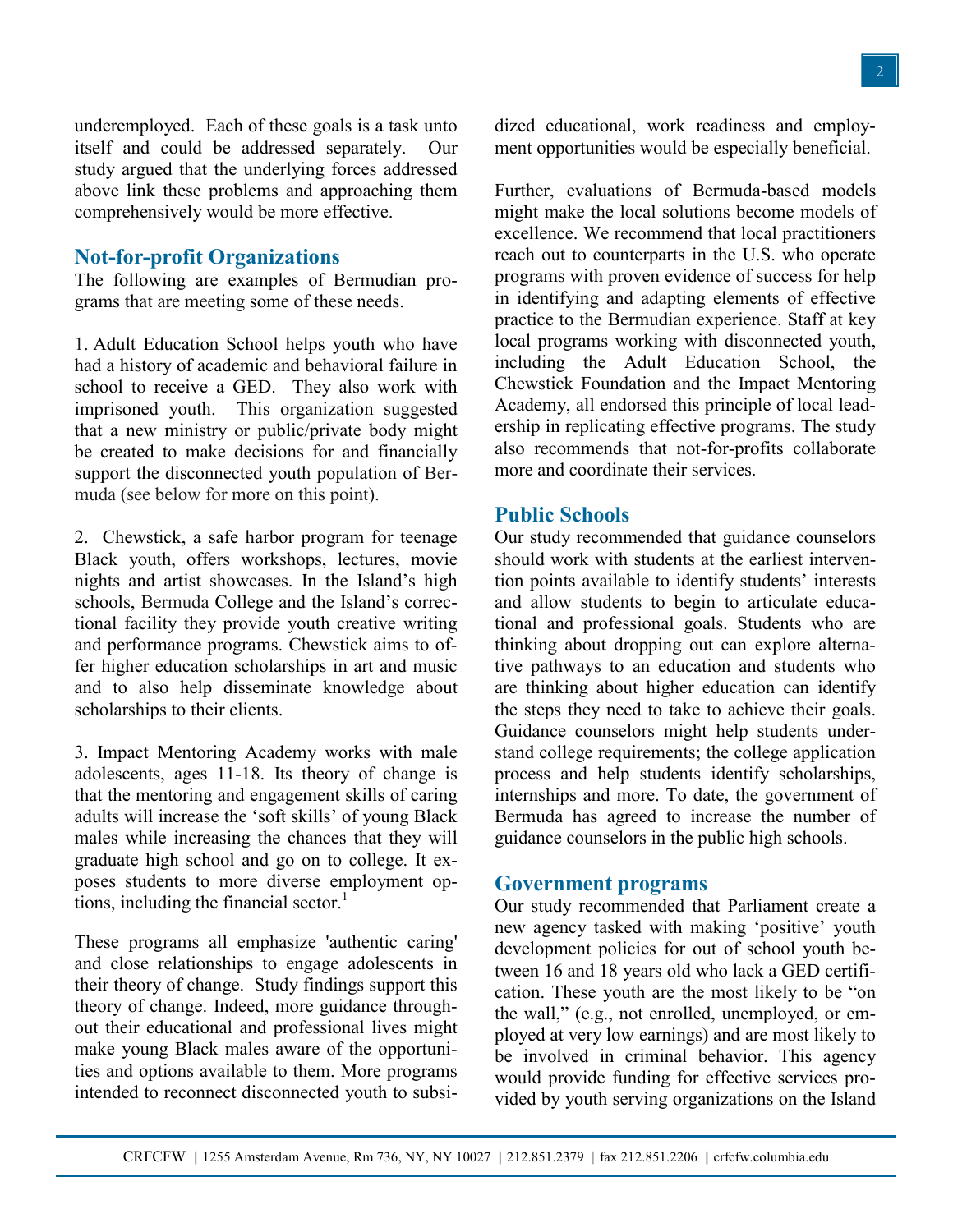and would also support the research and development of new service models, including those that require partnerships with the business sector.

#### **Corporate services**

There has been a history of business-led internships on the island. For example, with support from the Bank of Bermuda, secondary school graduates in Bermuda were offered a financial services preparation course developed by the Financial Services Academy of Bermuda. Besides job shadowing, these students learned office etiquette, basic computer skills and soft skills, including the importance of punctuality. Those who successfully completed the course were guaranteed employment. The study recommended more programs like this.

#### **Funding for the Long Term**

Half of the Black Bermudian males who entered the public high schools in the last several years left without obtaining a certificate. The average cost per student in Bermuda is somewhere between \$16,000 and \$24,000. Assuming half that amount represents fixed costs, associated with maintaining school facilities, administering educational services and other expenditures that do not vary per student, the researchers estimate that between \$8,000 and \$12,000 is currently left behind in the Department of Education's budget and not being used on behalf of these former students.

U.S.-based programs serving disconnected youth generally have a per-participant cost of (including fixed costs) less than \$24,000. Therefore, the funds left behind in Bermuda"s public schools by out of school youth could be used to fund one-third to one-half the full costs of servicing these youth more effectively. The rest of the funds might be provided by new allocations for youth services provided by government and by private and corporate donors who wish to leverage public funds for these services.

### **The Coordination Hurdle**

Closing earnings, unemployment, and college enrollment gaps between young Black Bermudian males and their same age peers will require a coordinated effort involving business, schools, government, and youth serving organizations. Besides funding, business and government can provide job shadowing opportunities to expose young Black Bermudian males to managerial and professional career opportunities with high earnings in Bermuda. With greater support from business, government, and private philanthropy, youth serving organizations can build the capacity to develop, borrow and adapt evidence-based service models. Middle and high schools can help by integrating a more comprehensive guidance strategy that collaborates with employers and youth serving organizations. However, before such a coordinated effort can be mounted, the relevant stakeholders must overcome doubts about the willingness and capacity of their counterparts to play their respective roles. Which counterpart takes the lead in creating a new climate for collaboration and how such a new climate emerges are major questions which young Black males in Bermuda are waiting to be answered.

#### **Summary**

It takes an Island to close employment, earnings and educational gaps between young Black Bermudian males and their same-age peers. This report outlined a comprehensive strategy that works to increase college enrollment and prevent dropping-out among Black males, while creating an Island infrastructure for coordinating and implementing positive youth development, policies and practices that serve all young Bermudians whether "on the wall" or not.

#### **Next steps:**

1. Key Bermudian non-profit organizations can offer the types of supportive relationships likely to increase graduation rates for Bermuda"s young Black men while also helping parents become more educationally involved with their sons.

2. Several local organizations already incorporate the ideas and approaches that are in line with best